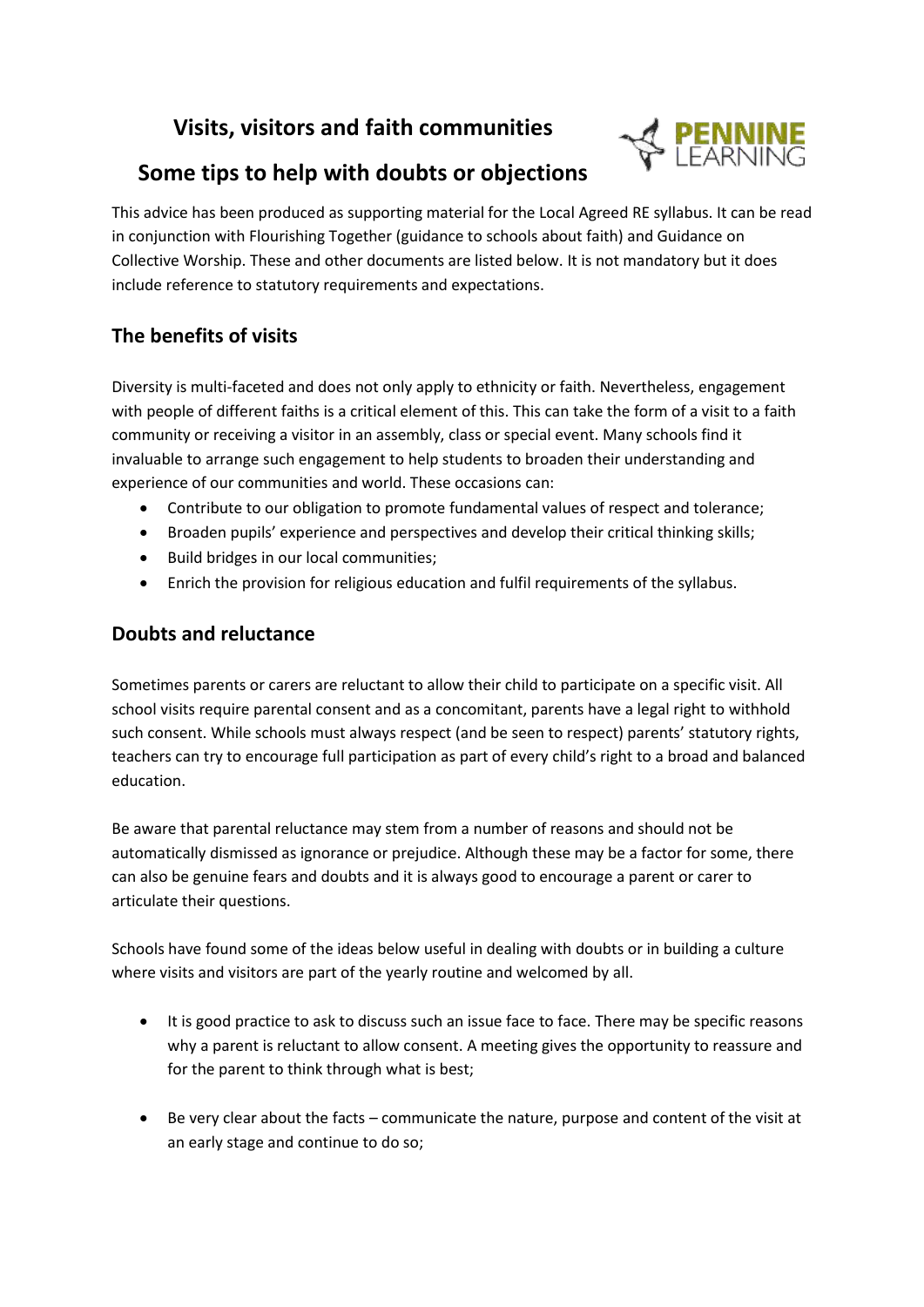- Be clear about the value of the visit how and why it will be helpful for pupils and how it links to the curriculum;
- Celebrate the event through displays and information on newsletters, website or parents' evenings. Use last year's pictures to help promote this year's event;
- Link it into a wider school context, for example as part of a sequence of visits or events that engage with diversity or as a contribution to a wider antibullying or tolerance agenda;
- Communicate the enjoyment and participation involved. It's a shame if a child misses out on the experience shared by others in the class;
- Involve parents as helpers or through sharing what is happening.

#### **Visitors to school**

Schools often use visitors as well as, or instead of, arranging an external visit. Unless such an occasion is specifically part of the RE curriculum or an act of collective worship, there is no statutory right to withdraw. It can still enable pupils to understand about different people and cultures.

The Faith Visits Contacts list may help with ideas but there will also be local and personal contacts within the school community. If their contribution is supported appropriately, they do not have to have extensive teaching skills or public speaking experience. An interview or prepared questions can be a very effective way of helping pupils to learn about a visitor's faith, culture or experience.

There are some key things to consider in planning the visit:

- What are the aims? Have these been discussed and shared with the visitor?
- Ensure the school is managing the event throughout. This will help the visitor as well as you.
- Follow normal safeguarding procedures, while also offering appropriate welcome and hospitality.
- Prepare the pupils, staff and parents; celebrate the occasion and links with the wider community.

It is good to remember that staff (not just teaching staff) and parents may be a source of diverse experience that can be celebrated in school and learnt from by pupils. Sensitivity is needed, and such contributions need to be appropriate to the willingness, confidence and experience of the person concerned. At the same time this participation can affirm and enrich the participant.

#### **Further support or information**

Further advice or support is available from [alastair.ross@leeds.gov.uk,](mailto:alastair.ross@leeds.gov.uk) [ian.ross@kirklees.gov.uk](mailto:ian.ross@kirklees.gov.uk) or [enquiries@penninelearning.com.](mailto:enquiries@penninelearning.com)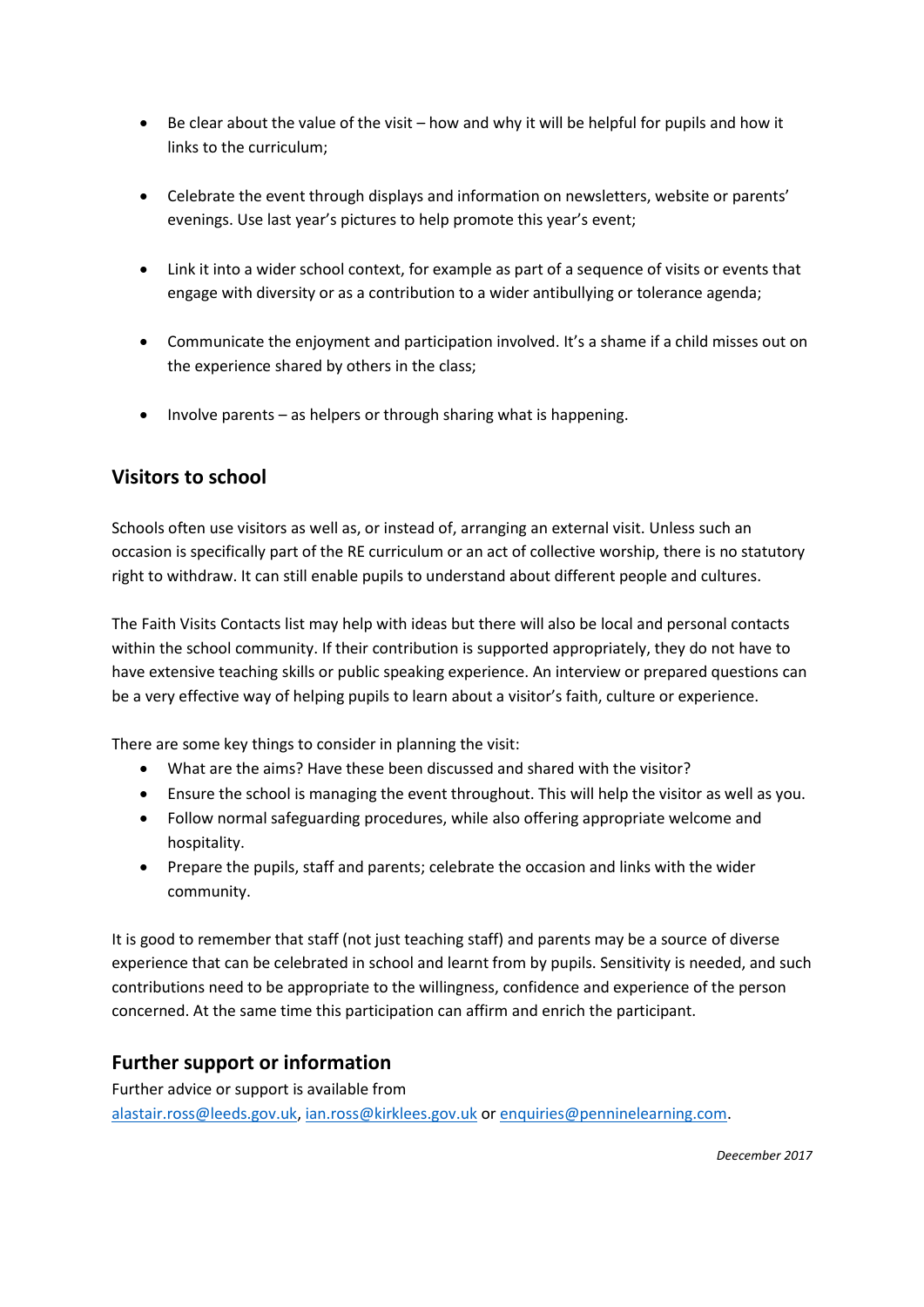### **Template letter**

*You may find the following template useful if you have a parent who is reluctant to allow their child to attend a visit to faith community or similar event. Although this includes most relevant points, you will need to select the relevant parts and adapt the style as appropriate to your school situation or the individual case.*

#### Dear [Parent's name]

As you know we need the agreement of parents to their children going on school trips and we respect your right to withhold this consent. However, before you make a final decision we very much hope you may think how valuable the event will be for [n] and will be able to allow them to share in the experience with their class.

You may have some very specific concerns about your child coming. If so, please let us know as we want to do all we can to help.

I am sure you realise that this visit, like all events and trips, has been carefully risk assessed. We make sure that the safety and wellbeing of all children is paramount. It has also been carefully planned to ensure the content is appropriate and of a high quality. It is directly relevant to their education. [Include more detail about the specific curriculum links of this visit].

During the visit pupils will…[include a basic summary of what will happen on the visit]. Visits are completely educational. No pupil is asked to participate in worship or to assent to any religious practice. It will not undermine their own beliefs or tradition in any way.

As you will know, we live in a fast changing and diverse world. It is very important that our children learn about different cultures and faiths so they can get along, and work with, people from all kinds of different backgrounds. This helps them to be confident and articulate. It is also part of our duty as a school to give them the widest possible opportunities to do so.

So we think it would be a shame if [n] was to miss out on the experiences and fun that his/her classmates will enjoy on this day. We very much hope you will be able to give your consent and support. As you know any cost should not prevent any child from being part of a class trip, and we are able to offer a free or subsidised place if this helpful.

Please do not hesitate to contact me if you would like to discuss this further.